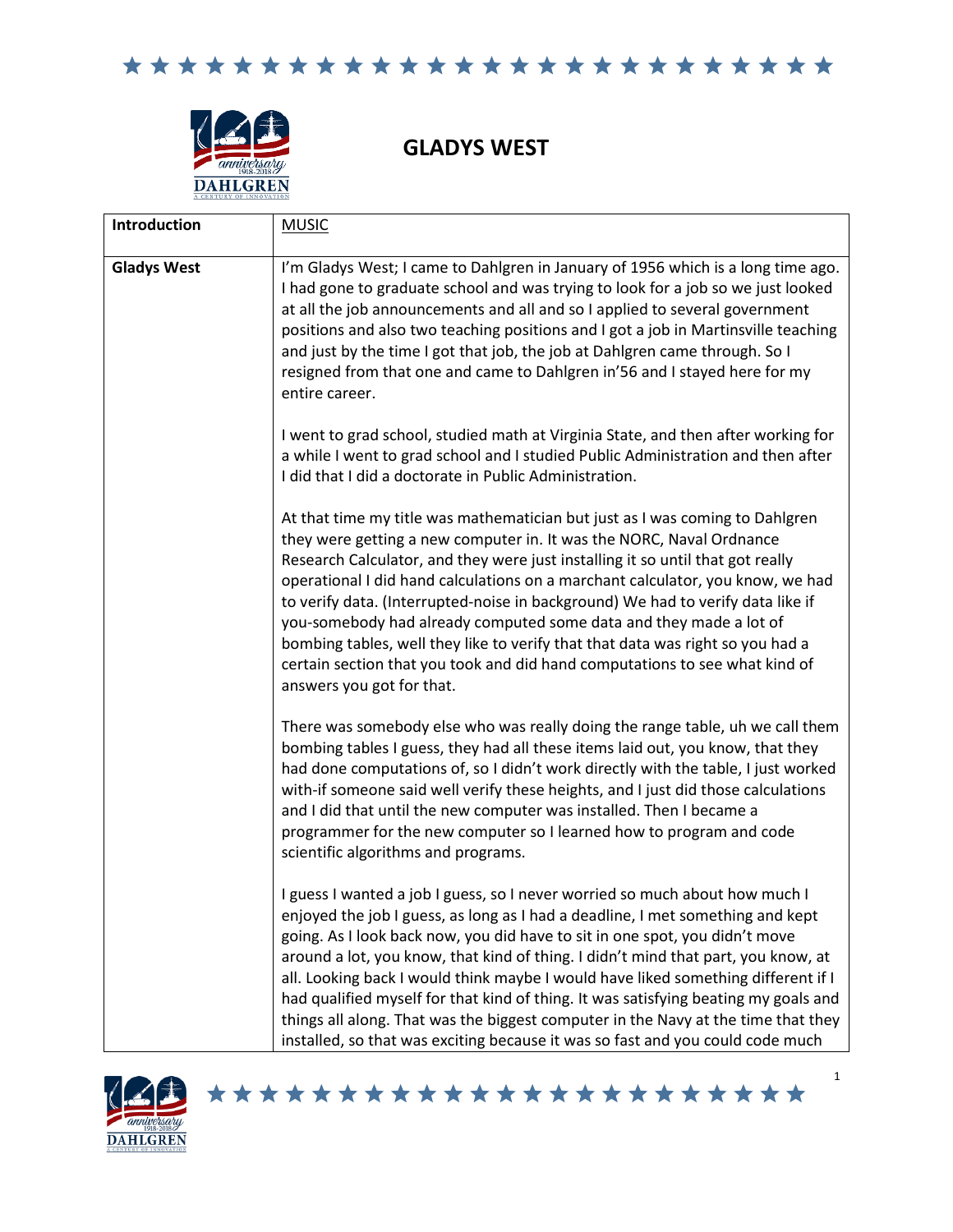## 

larger programs, you know, we felt the speed. It had 2,000 locations of memory, that's nothing now but it was great. Then—and so I worked on that, after, I don't remember how many years but a new computer would come in and I guess they would call it a Stretch, and I programmed and coded for the Stretch. And each time I'm still working on the scientific kind of problems.

We started working with satellite data a lot, because there are different stations, satellite stations placed all around the world and they would get data in and we would have to code algorithms to sort of verify the data that we were receiving and then I worked some with geoid Heis because they were trying to measure exactly where the satellite was and where things were and so I did geoid Heis had to do with the undulations in the water and so fine tuning, it was fine tuning that measurement, that distance from the satellite. That was sort of interesting; those are the forerunner of the Global Positioning System. When you look at the big picture it was great, you know, but when you're working you got to be detailed, making sure you're accurate. And so we got also to meet a lot of important, brilliant scientists and all. The name Dr. [Charles] Cohen, he was one of the leaders in our area and Dr. [Richard J.] Anderle, these were the people who did a lot of the research and created the problems and the real head of our group, our department was Mr. [Ralph] Niemann.

Yes, K Department. You know, now it's so—things are so different now than they were back then, but he was a leader back then, in that time. He was a leader in bringing new things in and bringing different people in.

Yes, because, I mean, I came in under him. I guess and also, you didn't mention anything about race but he also brought the blacks in too.

Oh probably, 5-10 years I guess and then there's always something else that comes. Now you say that I can't even remember the name of the last one that I programmed for. But anyway, they were a lot of the same, the thing being that when we first started a program, you had one cell plus another cell and then you put it in a third cell kind of thing but then when you got the four train coding you can just write out an algorithm, you know, without all this, you know, register to register kind of thing, that was really great.

And we –when we would debug, we would debug in bits, you know, like, on and off, plus or minus, you know, and this one is on and whatever. And so now we've been doing the other way you never get down to that level, you never get down to the bits. So that was sort of like a lifting up and you could sit back and look at your code and see you can see the algorithm and the code because you swallowed the algorithm when you coded and the other one was so—

Yeah. So what else did I do? I always took courses and all because we lived on

\*\*\*\*\*\*\*\*\*\*\*\*\*\*\*\*\*\*\*\*\*\*\*

2

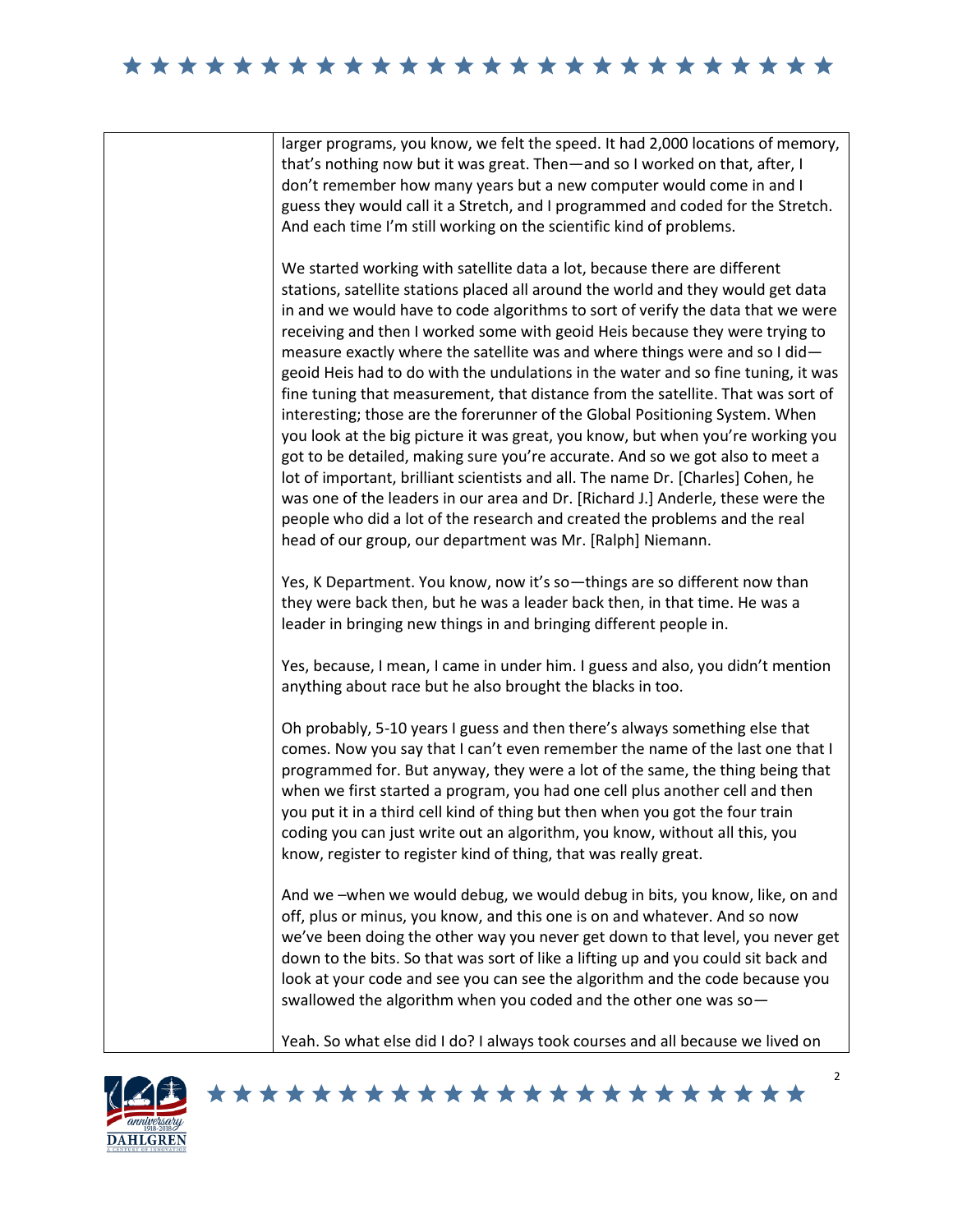## 





## \*\*\*\*\*\*\*\*\*\*\*\*\*\*\*\*\*\*\*\*\*\*\*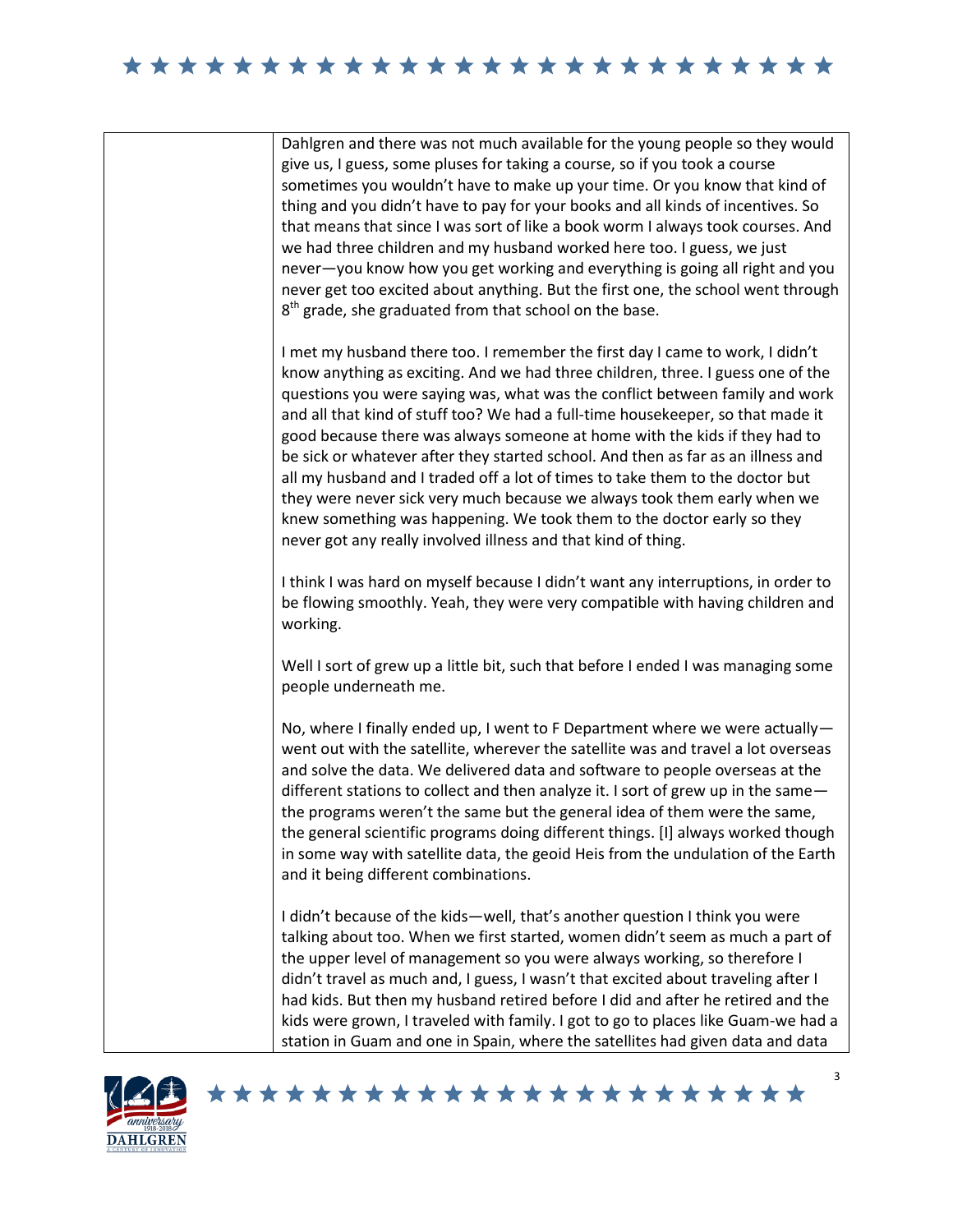



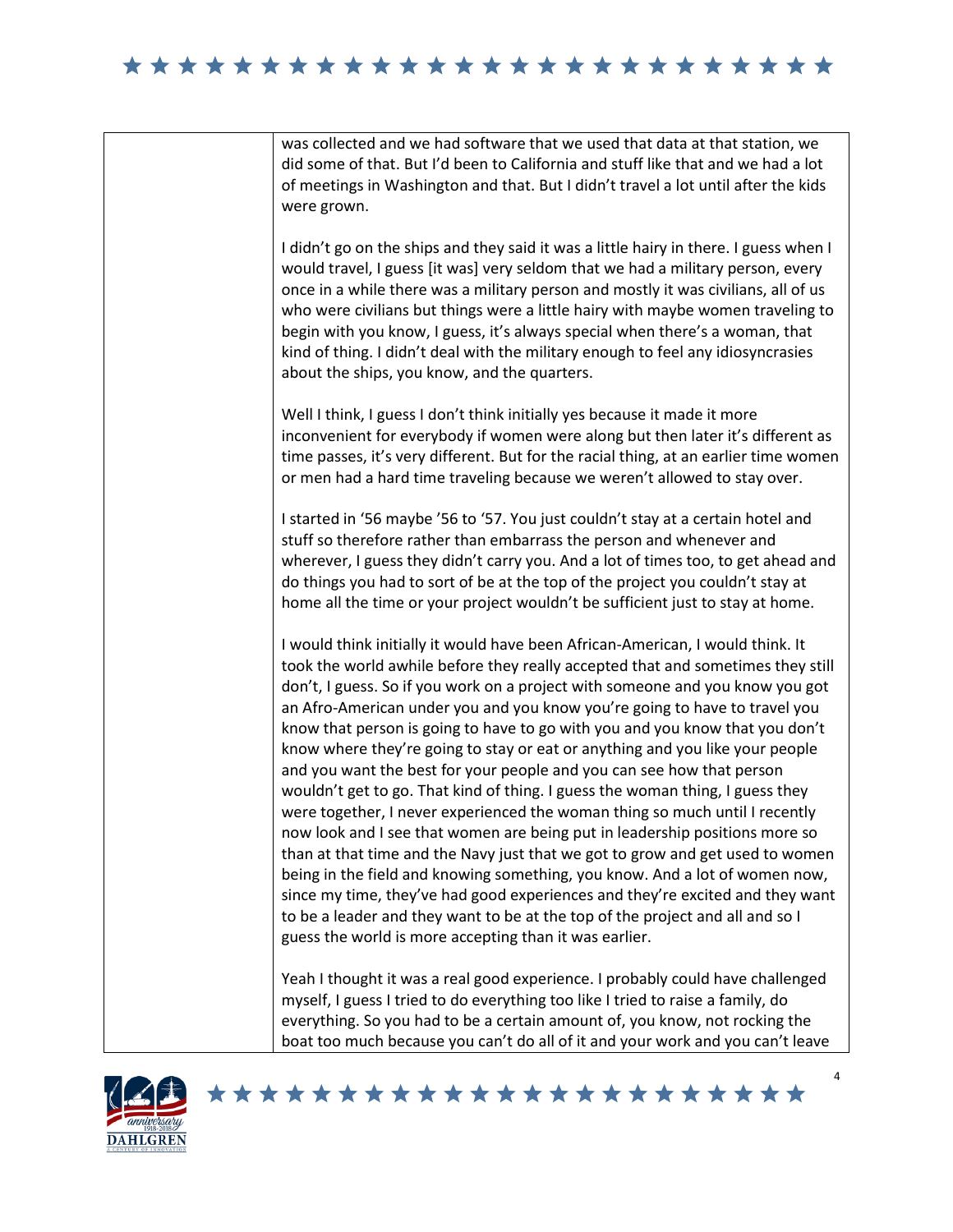|                    | the rest of the family so I sort of moderated, you know, and did all right.                                                                                                                                                                                                                                                                                                                                                                                                                                                                                                                                                                                                                                                                                                                                                                                                                                                 |
|--------------------|-----------------------------------------------------------------------------------------------------------------------------------------------------------------------------------------------------------------------------------------------------------------------------------------------------------------------------------------------------------------------------------------------------------------------------------------------------------------------------------------------------------------------------------------------------------------------------------------------------------------------------------------------------------------------------------------------------------------------------------------------------------------------------------------------------------------------------------------------------------------------------------------------------------------------------|
| AT:                | How long did you work at Dahlgren?                                                                                                                                                                                                                                                                                                                                                                                                                                                                                                                                                                                                                                                                                                                                                                                                                                                                                          |
| <b>Gladys West</b> | I think 44 years. I think that's right, I didn't look it up but I think that's close.                                                                                                                                                                                                                                                                                                                                                                                                                                                                                                                                                                                                                                                                                                                                                                                                                                       |
|                    | I would think the last few years I was there I felt more free than I did before<br>because the kids were grown and my husband had retired and I was there by<br>myself and we could travel so I think that was probably a good time. The other<br>parts were good but they were learning experiences, you know when you're<br>newer, they're all sort of learning experiences and you're sort of walking easy<br>because you want to learn this and get better and that kind of thing. But when<br>you get to the end like after 44 years, you know, life is different.                                                                                                                                                                                                                                                                                                                                                     |
|                    | Yes, all the way up. You want to look good for your school, for your family, for<br>your boss. So you do that all the way along and each time you get a new project<br>or new something it's a little different so you got to prove it again.                                                                                                                                                                                                                                                                                                                                                                                                                                                                                                                                                                                                                                                                               |
|                    | What did really I enjoy the most? I think as I got more senior and whatever that<br>I did not enjoy being on the bench as much because it sort of frees you up and<br>you think differently so that's how I changed my schooling, I guess,<br>management, I had a degree in management or public administration really.<br>They had programs that came down from the University of Oklahoma and they<br>would teach management courses and so I started taking those courses and<br>sometimes they have a little psychology and how you do organizational stuff<br>and all that. So I found that to be sort of interesting and then after I started<br>studying that I didn't want another Master's so I said I'll do something different<br>so I just took some courses from-VPI came down, and I took management<br>courses with VPI and used the course I'd taken at University of Oklahoma as<br>part of my coursework. |
|                    | I would say in the 70's, probably I started. That's sort of early, but taking<br>courses probably in the 70's.                                                                                                                                                                                                                                                                                                                                                                                                                                                                                                                                                                                                                                                                                                                                                                                                              |
|                    | I think at a certain point, especially if you're working with the same kind of<br>people, they sort of know you. You feel somewhat like you're part of the group<br>after you've been there but still that feeling of always wanting to do your best is<br>always there, for me is always there, and making sure that I satisfy and that<br>people like what you're doing so a little bit of anxiety from that point of view, I<br>guess.                                                                                                                                                                                                                                                                                                                                                                                                                                                                                   |
|                    | But I feel like I did--made a real good contribution to the accuracy of the Global<br>Positioning System and the measurements of satellite data that I feel that I<br>actually had an impact because I was doing software and we had to verify                                                                                                                                                                                                                                                                                                                                                                                                                                                                                                                                                                                                                                                                              |